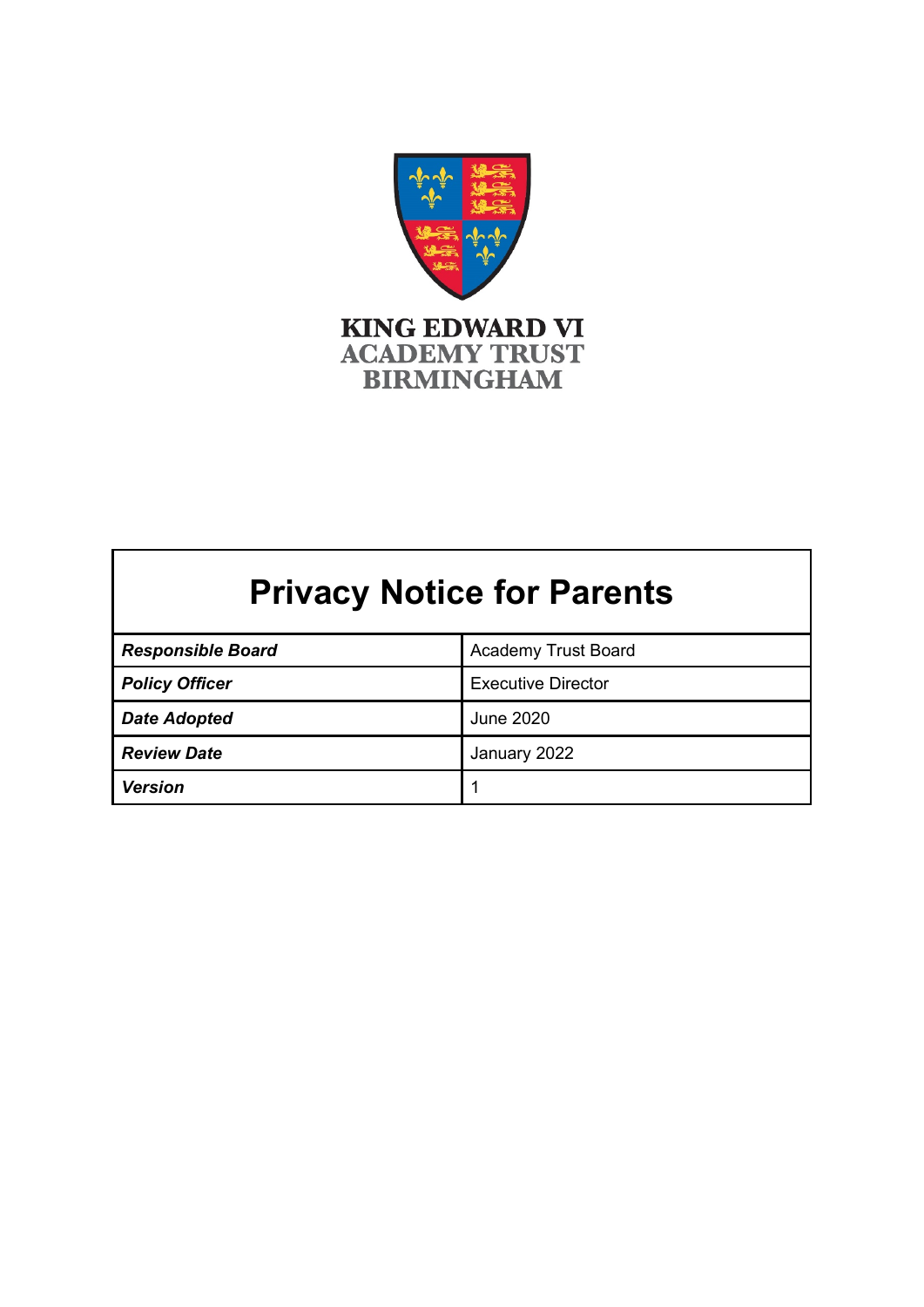#### **Who we are**

You may already know that your child's school is part of the King Edward VI Academy Trust Birmingham (the 'Academy Trust'). Under the new General Data Protection Regulation ('GDPR') we have to inform you that the Academy Trust is the organisation which is in charge of your and child's personal information. This means the Academy Trust is called the Data **Controller** 

The entities within the Academy Trust are:

- King Edward VI Aston School:
- King Edward VI Balaam Wood Academy;
- King Edward VI Camp Hill School for Boys;
- King Edward VI Camp Hill School for Girls:
- King Edward VI Five Ways School;
- King Edward VI Handsworth School for Girls;
- King Edward VI Handsworth Grammar School for Boys;
- King Edward VI Handsworth Wood Girls' Academy;
- King Edward VI Sheldon Heath Academy; and
- King Edward's Consortium.

The postal address of the Academy Trust is:

King Edward VI Academy Trust Birmingham, Foundation Office, Edgbaston Park Road, Birmingham B15 2UD.

The Academy Trust is sponsored by The Schools of King Edward VI in Birmingham (the 'Foundation') a Charity registered at Foundation Office, Edgbaston Park Road, Birmingham B15 2UD. The Foundation and Academy Trust share resources and act in accordance with their Data Sharing Agreement.

If you want to contact us about your or your child's personal information you can contact the Data Protection Lead for your school. The name of your child's school Data Protection Lead can be found here: [https://www.schoolsofkingedwardvi.co.uk/legal-information/.](https://www.schoolsofkingedwardvi.co.uk/legal-information/) You can speak to him/her in school or you can leave a letter at the school reception or send one via post to your child's school.

The Data Protection Officer for the Academy Trust is Laura Ganderton. You can contact her via:

- email: [dataprotection@ske.uk.net;](mailto:dataprotection@ske.uk.net)
- telephone: 0121 472 1147; or
- post: Foundation Office, Edgbaston Park Road, Birmingham B15 2UD.

In this notice 'we' and 'us' means the Academy Trust and 'parent' means parent, guardian or carer.

#### **Aim**

The Academy Trust is committed to protecting the privacy and security of your and your child's personal information. This privacy notice describes how we collect and use personal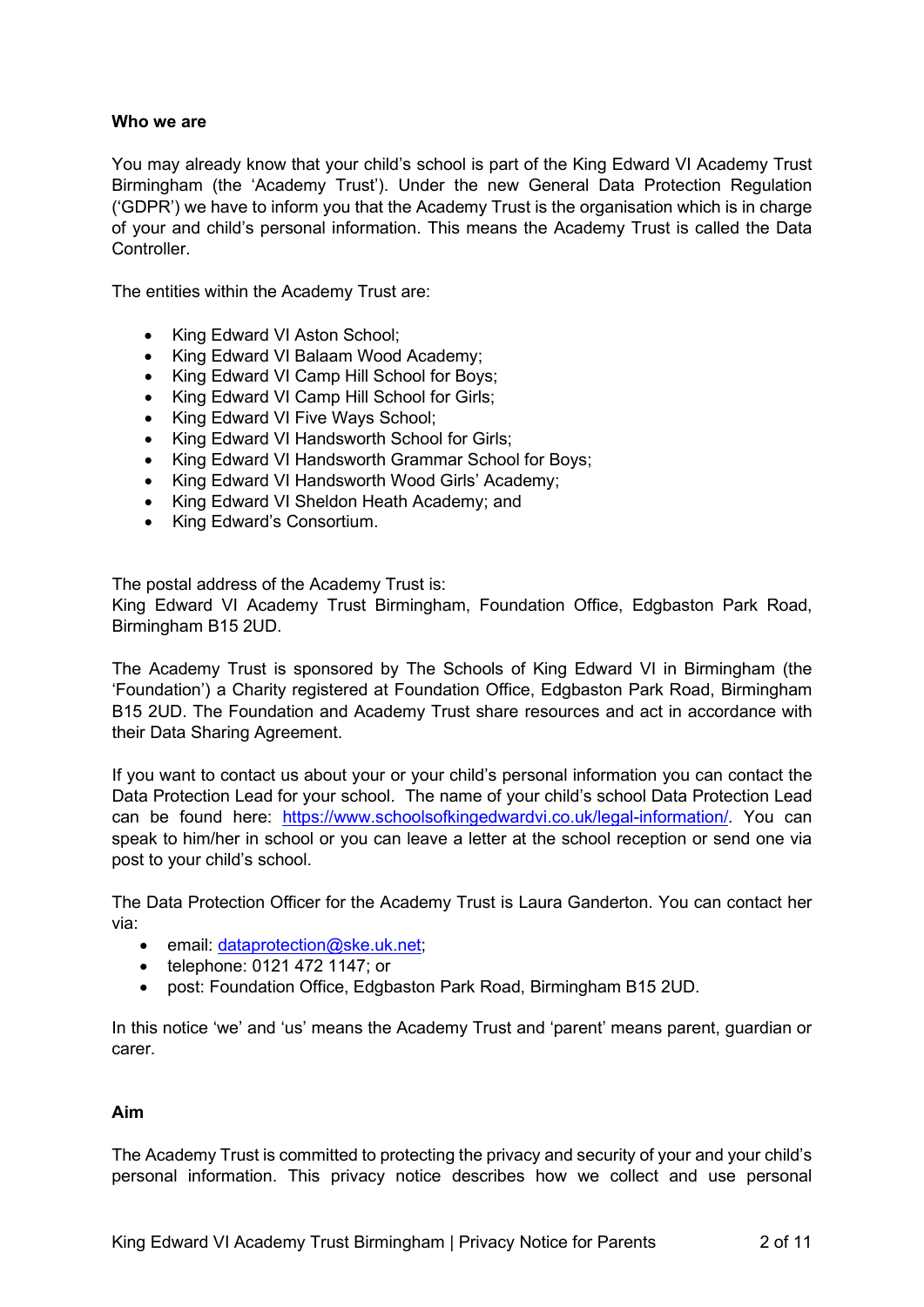information about you and your child during your child's time with us.

The Academy Trust aims to ensure that all data collected about staff pupils, parents and visitors is collected, stored and processed in accordance with the General Data Protection Regulation. This applies to all data, regardless of whether it is in paper or electronic format.

We may amend this privacy notice at any time.

#### **Definitions**

| Term                  | <b>Definition</b>                                                                                                                                                                                          |
|-----------------------|------------------------------------------------------------------------------------------------------------------------------------------------------------------------------------------------------------|
| Personal data         | Data from which a person can be identified,<br>including data that, when combined with<br>other readily available information, leads to<br>a person being identified                                       |
| Special category data | These are data about ethnic origin, political<br>opinions, religious or similar beliefs, trade<br>union membership, health, sex life, criminal<br>proceedings or convictions, genetic or<br>biometric data |
| Processing            | Obtaining, recording or holding data                                                                                                                                                                       |
| Data subject          | The person whose personal data is held or<br>processed                                                                                                                                                     |
| Data controller       | A person or organisation that determines<br>the purposes for which, and the manner in<br>which, personal data is processed                                                                                 |
| Data processor        | A person, other than an employee of the<br>data controller, who processes the data on<br>behalf of the data controller                                                                                     |

# **Data protection principles**

We will comply with data protection law. This says that the personal data we hold about you and your child must be:

- used lawfully, fairly and in a transparent way;
- collected only for valid purposes that we have clearly explained to you and not used in any way that is incompatible with those purposes;
- relevant to the purposes we have told you about and limited only to those purposes;
- accurate and kept up-to-date;
- kept only as long as necessary for the purposes we have told you about; and
- kept securely.

# **The law provides that from the age of 12, pupils are mature enough to exercise their own data protection rights.**

# **Categories of pupil information that we collect, hold and share**

This data includes, but is not restricted to:

• Personal information (such as name, unique pupil number, medical information and address);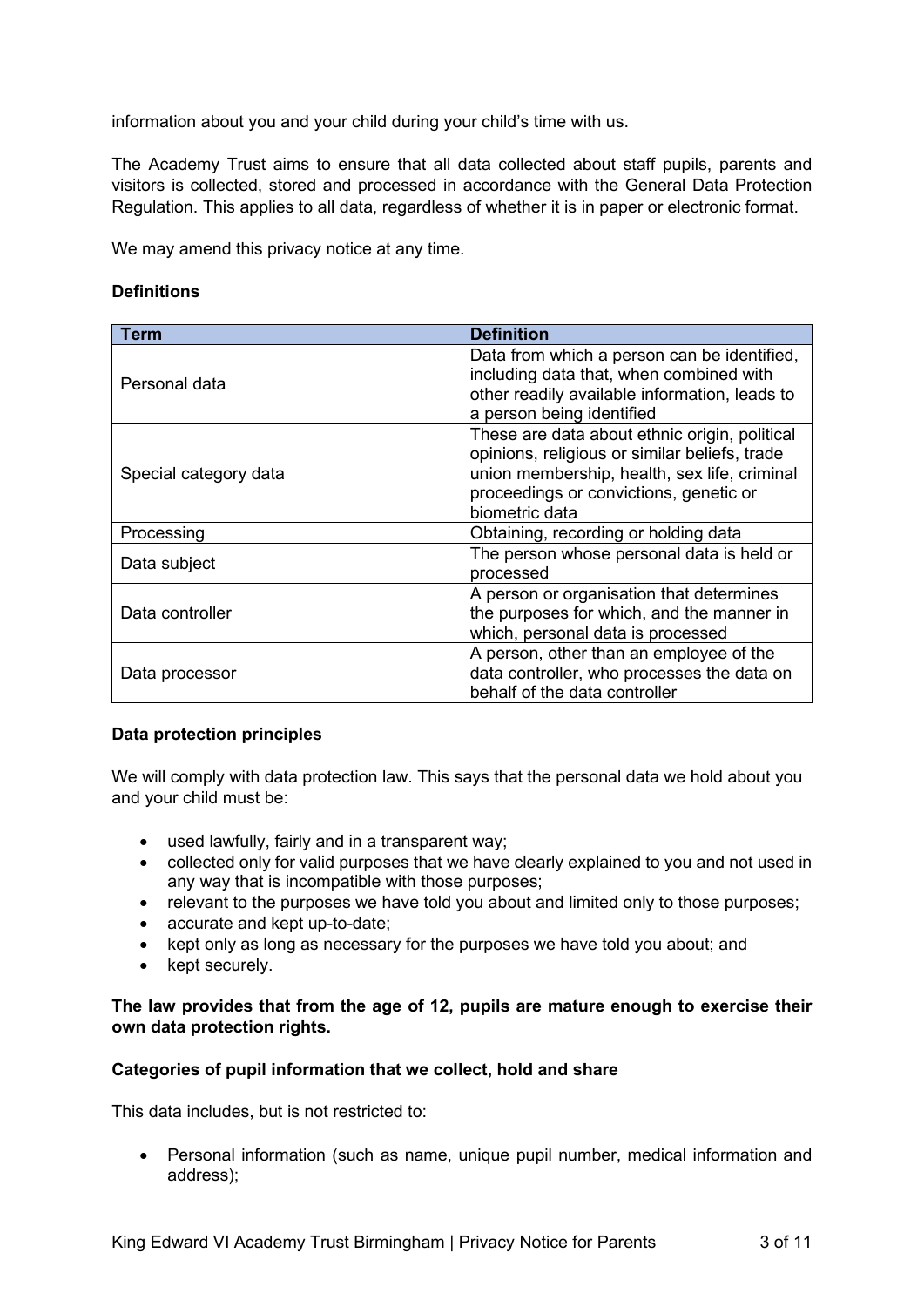- Characteristics (such as ethnicity, language, nationality and free school meal eligibility)
- Attendance information (such as sessions attended, number of absences and absence reasons);
- Educational records (such as national curriculum assessment results, safeguarding and exclusions).
- The provision of educational support and related services to pupils (and parents) including the provision of the school's IT and communications system and virtual learning environment (and monitoring the same) all in accordance with our IT policies.

This information will include where your child goes after they leave us and any special educational needs they may have. We will also use photographs of your child. More details about this are in our photograph policy.

# **Categories of parent information that we collect, hold and share**

This data includes, but is not restricted to:

- Personal information (such as name, telephone number and address); and
- Bank details where required.

# **How we collect personal information**

- When your child joins the School, your admissions and acceptance forms provide us with personal information;
- Your child, their teachers and other pupils may also provide information once your child is a pupil in the school;
- Your child's old school also provides information about your child so that we can teach and care for them;
- Sometimes we receive information from your child's doctors and other professionals where we need this to look after them:
- Local authority and/or the Department for Education ('DfE') may provide us with information;
- For pupils enrolling for post 14 qualifications, the Learning Records Service will give us the unique learner number (ULN) and may also give us details about your child's learning or qualifications.

We use CCTV at some of our schools to make sure the school sites are safe. CCTV is not used in private areas such as changing rooms. For more information, please refer to our CCTV policy.

# **How we use pupil information**

We, the Academy Trust, collect and hold personal information relating to our pupils. We use this personal data to:

- support pupil learning;
- monitor and report on pupil progress;
- provide appropriate care for pupils;
- assess the quality of our services;
- to comply with the law about sharing personal data.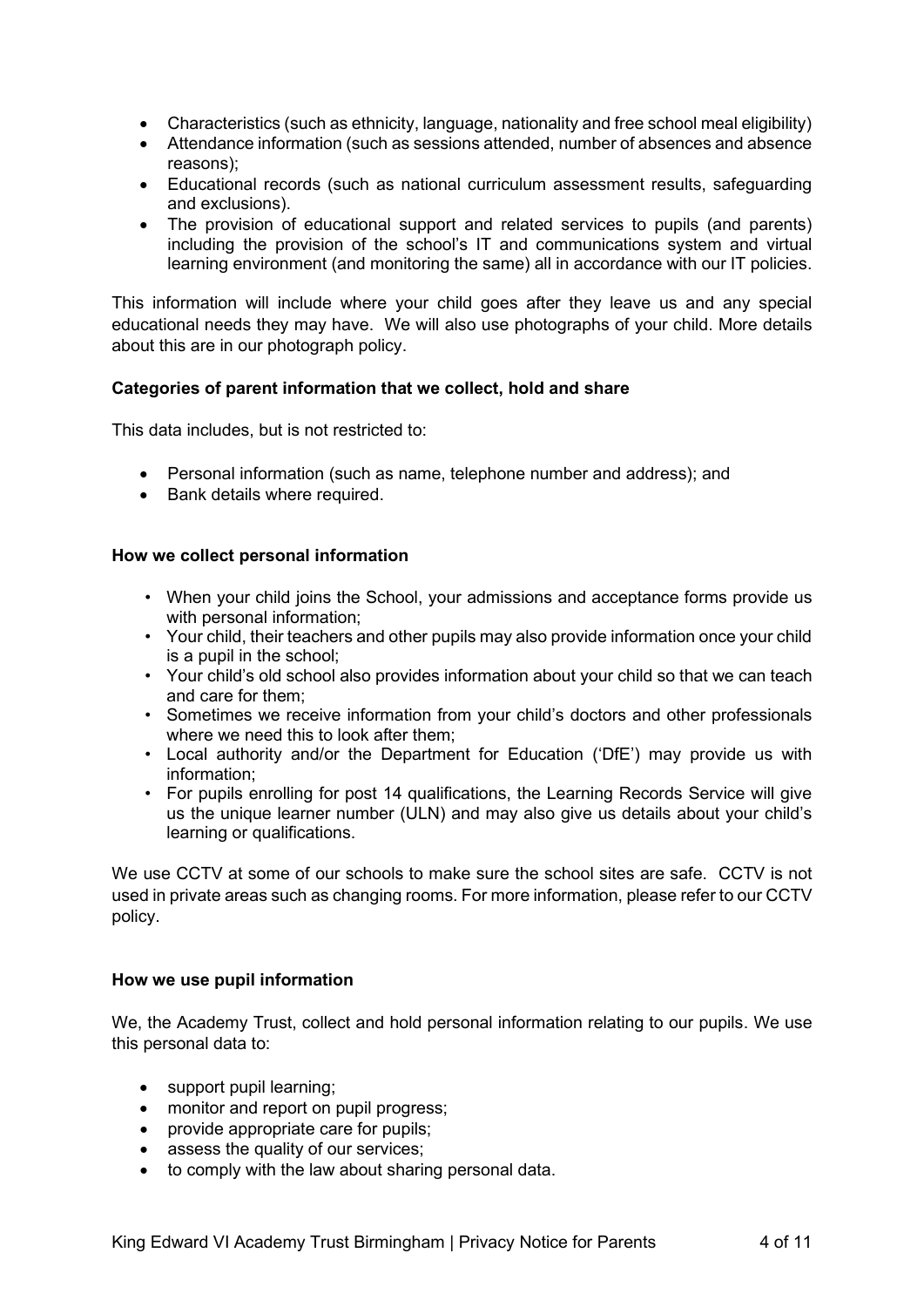## **How we use parent information**

We, the Academy Trust, collect and hold personal information relating to parents. We use this personal data to:

- contact you if your child is ill; and
- communicate with you.

The use of your and your child's information for these purposes is lawful for the following reasons:

- the Academy Trust is under a legal obligation to collect the information or the information is necessary for us to meet legal requirements imposed upon us such as our duty to safeguard pupils;
- It is necessary for us to hold and use your and your child's information for the purposes of our functions in providing schooling and so we can look after our pupils. This is a function which is in the public interest because everybody needs to have an education. This means we have real and proper reasons to use your information.

We will not usually need your or your child's consent to use your or your child's information. However, if at any time it appears to us that we would like to use your or your child's personal data in a way which means that we would need your or your child's consent then we will explain to you what we want to do and ask you for consent. This is most likely to be when we are involved in activities which are not usually part of our job as an Academy Trust/School, but we are involved because we think it would benefit our pupils. If you give your or your child's consent, you may change your mind at any time.

When we collect personal information on our forms, we will make it clear whether there is a legal requirement for you to provide it, or whether there is a legal requirement for the school/Academy Trust to collect it. If there is no legal requirement, then we will explain why we need it and what the consequences are if it is not provided.

#### **If you fail to provide personal information**

If you fail to provide certain information when requested, we may not be able to provide your child with an education through the Academy Trust, or we may be prevented from complying with our legal obligations as an education provider.

#### **When we give your information to others**

Once our pupils reach the age of 13, the law requires us to pass on certain information to Birmingham City Council ('BCC') who have responsibilities in relation to the education or training of 13-19 year olds. We may also share certain personal data relating to children aged 16 and over with post-16 education and training providers in order to secure appropriate services for them. A parent/guardian can request that **only** their child's name, address and date of birth be passed to BCC by informing the relevant school administrator. This right is transferred to the child once he/she reaches the age of 16.

For more information about services for young people, please go to the local authority website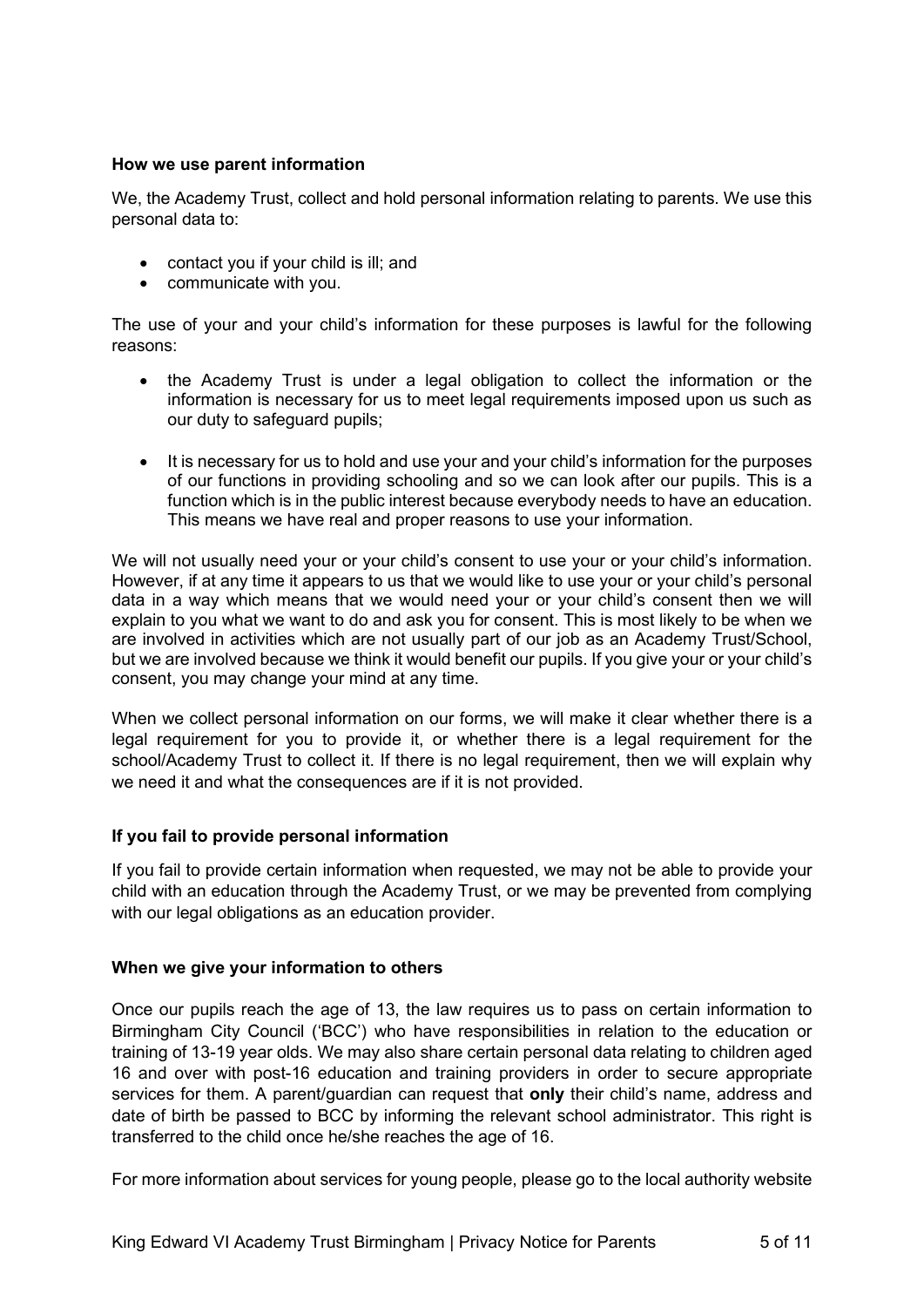[https://www.birmingham.gov.uk/info/20014/schools\\_and\\_learning.](https://www.birmingham.gov.uk/info/20014/schools_and_learning)

Your child's name and areas of interest are shared with our Careers Education Provider to enable them to provide information and feedback relevant to your child.

We will not give information about our pupils to anyone without your or your child's consent unless the law and our policies allow us to do so. If you want to receive a copy of the information about you and your child that we hold, please contact your child's school administrator.

We are required, by law under regulation 5 of the Education (Information about Individual Pupils) England Regulations 2013, to pass some information about our pupils to the DfE. This is the part of the Government which is responsible for schools. This information may, in turn, then be made available for use by the Local Authority.

The DfE may also share information about pupils that we give to them with other people or organisations. This will only take place where the law, including the law about data protection, allows it.

# **The National Pupil Database (NPD)**

The NPD is owned and managed by the DfE and contains information about pupils in schools in England. It provides invaluable evidence on educational performance to inform independent research, as well as studies commissioned by the Department. It is held in electronic format for statistical purposes. This information is securely collected from a range of sources including schools, local authorities and awarding bodies.

We are required by law to provide information about our pupils to the DfE as part of statutory data collections such as the school census and early years' census. Some of this information is then stored in the NPD. The law that allows this is the Education (Information About Individual Pupils) (England) Regulations 2013.

To find out more about the pupil information we share with the department, for the purpose of data collections, go to [https://www.gov.uk/education/data-collection-and-censuses-for](https://www.gov.uk/education/data-collection-and-censuses-for-schools)[schools.](https://www.gov.uk/education/data-collection-and-censuses-for-schools)

To find out more about the NPD, go to National pupil database: user guide and supporting [information -](https://www.gov.uk/government/publications/national-pupil-database-user-guide-and-supporting-information) GOV.UK.

The department may share information about our pupils from the NPD with third parties who promote the education or well-being of children in England by:

- conducting research or analysis;
- producing statistics;
- providing information, advice or guidance.

The DfE has robust processes in place to ensure the confidentiality of our data is maintained and there are stringent controls in place regarding access and use of the data. Decisions on whether the DfE releases data to third parties are subject to a strict approval process and based on a detailed assessment of: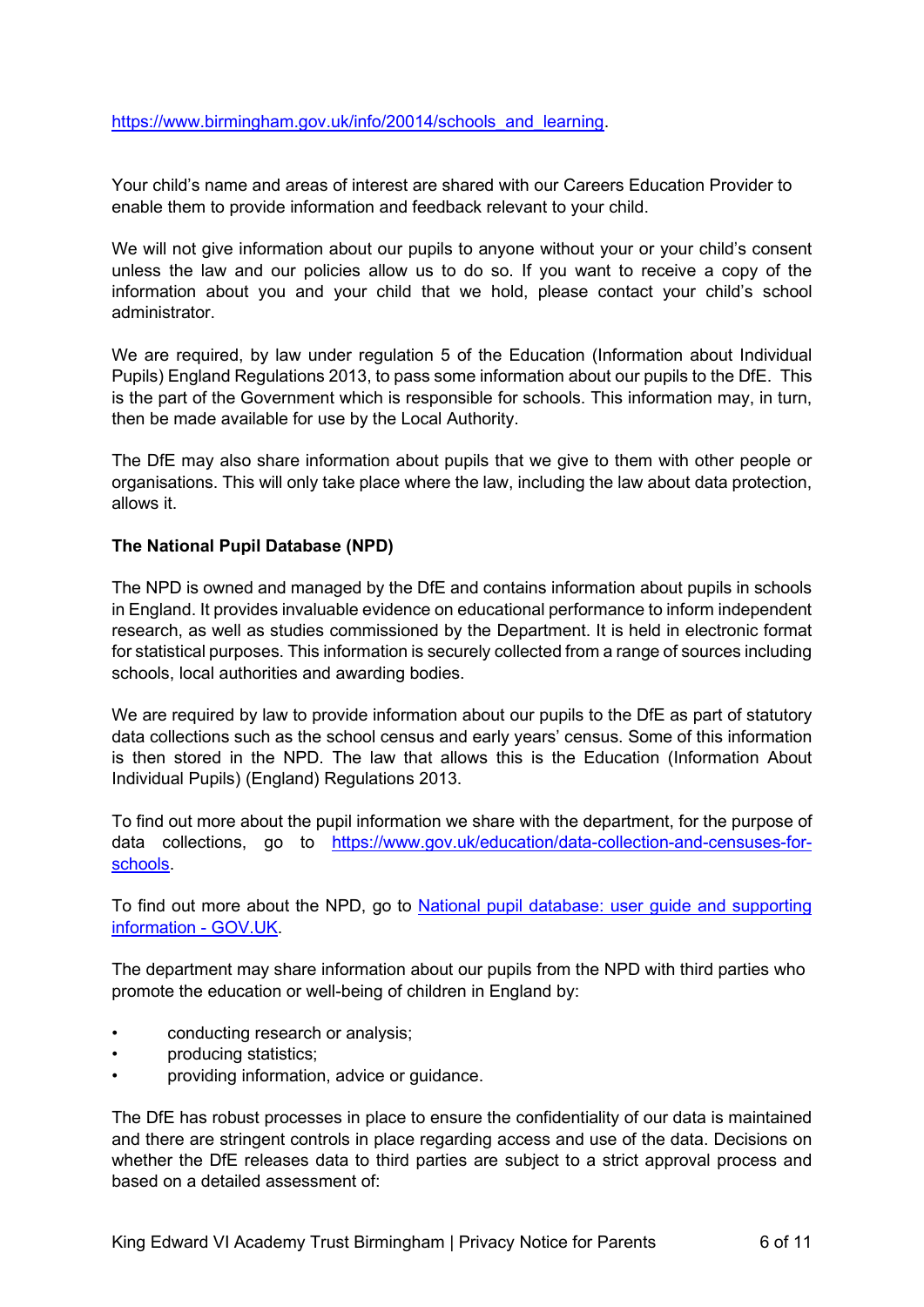- who is requesting the data;
- the purpose for which it is required:
- the level and sensitivity of data requested; and
- the arrangements in place to store and handle the data.

To be granted access to pupil information, organisations must comply with strict terms and conditions covering the confidentiality and handling of the data, security arrangements and retention and use of the data.

For more information about the department's data sharing process, please visit: [https://www.gov.uk/data-protection-how-we-collect-and-share-research-data](https://www.gov.uk/guidance/data-protection-how-we-collect-and-share-research-data)

For information about which organisations the department has provided pupil information, (and for which project), please visit the following website: <https://www.gov.uk/government/publications/national-pupil-database-requests-received>

To contact the DfE:<https://www.gov.uk/contact-dfe>

We will also normally give information about you to your parents or your main carer. Where appropriate, we will listen to your views first. We will also take family circumstances into account, in particular where a Court has decided what information a parent is allowed to have.

# **We will also disclose your child's personal data to ensure they are safe in school to:**

- Your child's new school if they move schools;
- Disclosures connected with Special Educational Needs ('SEN') support e.g. e.g. Communication and Autism Team, Pupil School support and the Local Authority;
- School nurse:
- School Counsellor;
- CAMHS (Child and Adolescent Mental Health Service);
- Emergency services.

The information disclosed to these people/services will include sensitive personal information about your child. Usually this means information about your child's health and any special educational needs or disabilities which your child may have. We do this because these people need the information so that they can support your child.

# **We will also share your child's data to support their learning**

We will also disclose your child's personal data to a range of suppliers to support their learning and communication within school. The specific suppliers will change from time to time but will include:

- Examination boards (e.g. AQA, Edexcel, OCR, WJEC, ABRSM, Trinity) and the Joint Council for Qualifications (JCQ);
- Suppliers of online resources to support with your work, both in and out of school (e.g. GCSEPod, MyMaths, Pearson ActiveLearn, Collins Connect, Kerboodle);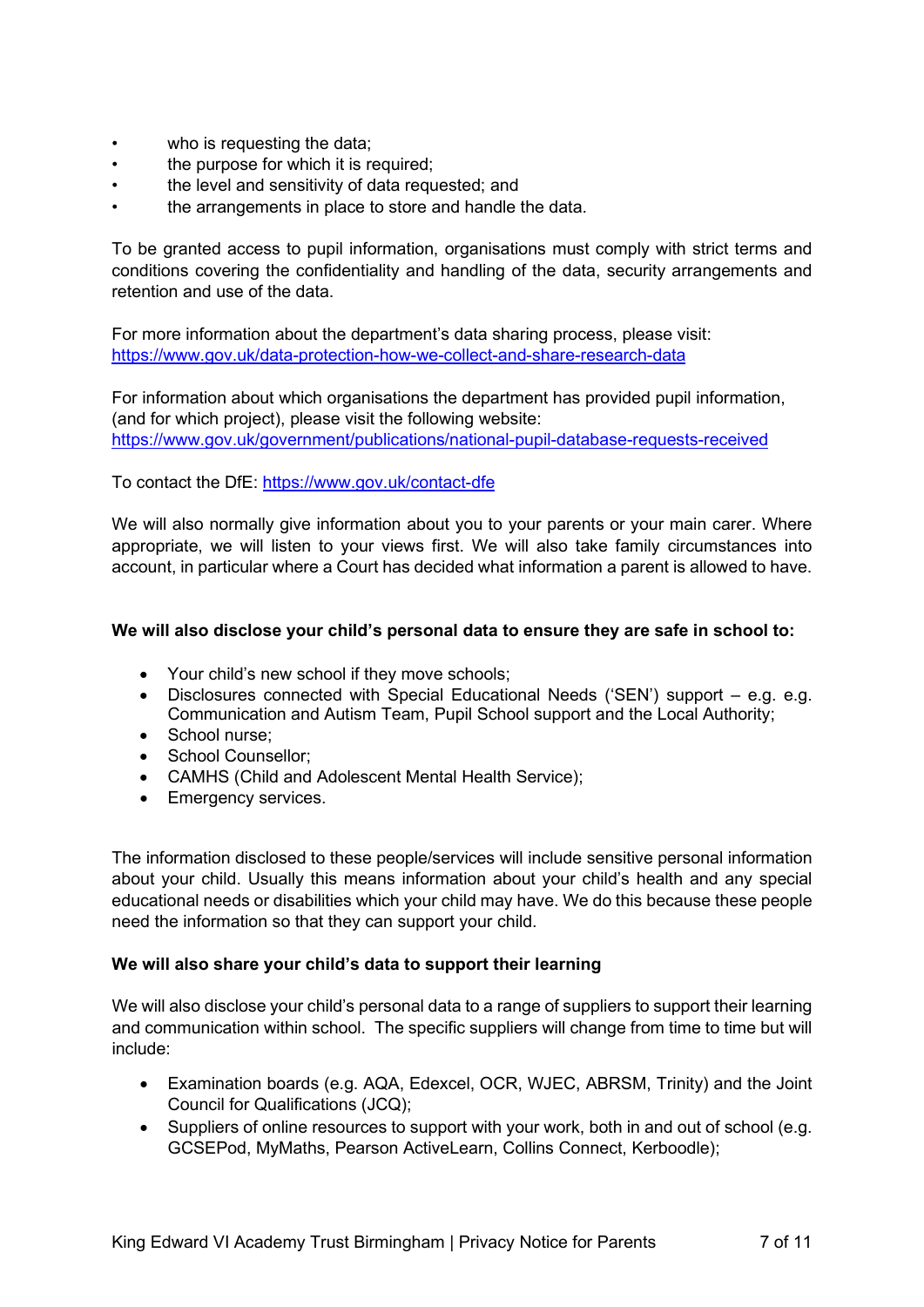- Systems to enable target setting and monitoring of progress (e.g. FFT (Aspire), SISRA, CEM (ALIS));
- Communication & organisation systems (e.g. G-Suite, Gmail, ParentPay, Cashless Catering, Groupcall);
- Organisations which run competitions for pupils (e.g. Brebras Challenge, ICAEW).

The information disclosed to these people/services will usually only include the key information required for your child's use of the systems, the exception being the examination boards where sensitive information may be disclosed e.g. your child's medical details and any special educational needs or disabilities they have which require specific arrangements to be made for their examinations. We share this information to support your child's learning and to enable them to access the examinations in an appropriate manner.

**For a list of third parties we may share your information with please visit:** <https://www.schoolsofkingedwardvi.co.uk/legal-information/>

Our disclosure of your and your child's personal data is lawful for the following reasons:

- The Academy Trust is under a legal obligation to disclose the information or disclosing the information is necessary for us to meet legal requirements imposed upon us such as our duty to look after our pupils and protect them from harm.
- It is necessary for us to disclose your information for the purposes of our functions in providing schooling. This is a function which is in the public interest.
- We have a legitimate interest in disclosing your information because it is necessary in order to provide our pupils with education and pastoral care and connected purposes as outlined above.
- We will not usually need consent to disclose your information. However, if at any time it appears to us that we would need consent then this will be sought before a disclosure is made.

It is in your child's vital interests for your child's personal information to be passed to these people or services. We will ask for your child's consent once we think that they can understand what we are asking for. This is because the law requires us to ask your child if they can understand. Normally, we involve you as parents too. By law we won't need your consent if your child can give it but parents like to be involved because it is part of looking after your child. Before your child is old enough to understand what we are asking for we will ask you as parents to consent on their behalf.

We do not normally transfer your or your child's information to a different country which is outside the European Economic Area. This would only happen if one of the child's parents lives abroad or if the child moves to a new school abroad. If this happens we will be very careful to make sure that it is safe to transfer your and your child's information. We will look at whether that other country has good data protection laws for example. If we cannot be sure that it is safe then we will talk to you about it and make sure that you are happy for us to send your and your child's information. As this is not something we normally do and we don't know which country we might need to send your information to, we cannot tell you more about it now. But if we want to transfer your child's data to a different country then we will tell you whether or not we think it is safe and why we have decided that.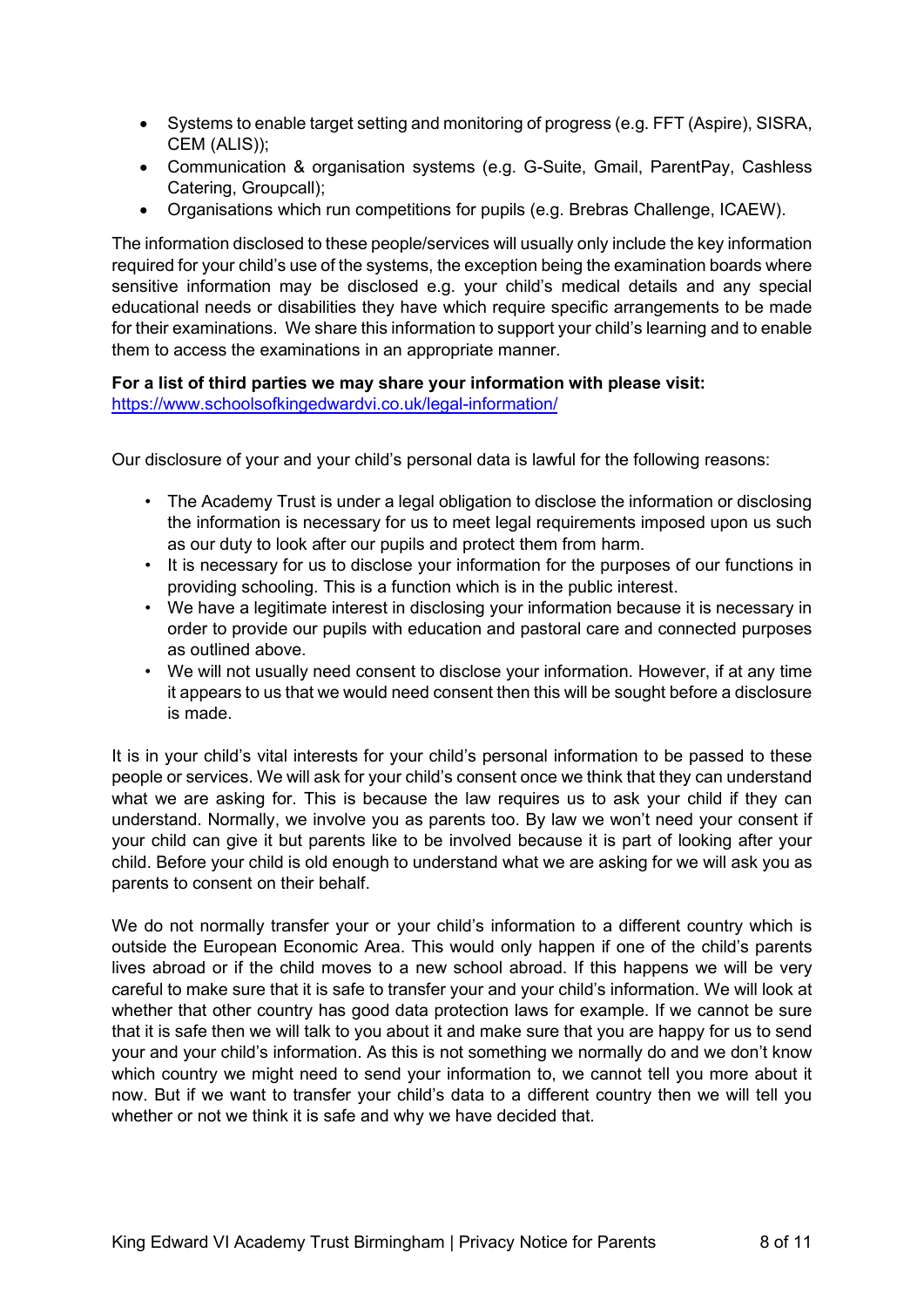# **Change of purpose**

We will only use your and your child's personal information for the purposes for which we collected it, unless we reasonably consider that we need to use it for another reason and that reason is compatible with the original purpose. If we need to use your or your child's personal information for an unrelated purpose, we will notify you and your child and we will explain the legal basis which allows us to do so.

Please note that we may process your and your child's personal information without your knowledge or consent, in compliance with the above rules, where this is required or permitted by law.

# **Security**

We have appropriate security measures to prevent your and your child's personal information from being accidentally lost, used or accessed in an unauthorised way, altered or disclosed. In addition, we limit access to your personal information to those employees, agents, contractors and other third parties who have a need to know. They will only process your and your child's personal information on our instructions and they are subject to a duty of confidentiality.

We have put in place procedures to deal with any suspected data security breach and will notify you and any applicable regulator of a suspected breach where we are legally required to do so.

# **How long we keep your and your child's information**

We only keep your and your child's information for as long as we need to or for as long as the law requires us to. Most of the information we have about you and your child will be in our pupil file. We usually keep these until your child's  $25<sup>th</sup>$  birthday unless they move to another school in which case we send their file to the new school.

The Foundation maintains a permanent archive of pupils who have ever attended a school of the Foundation. This archive comprises of but is not limited to the pupil's address when they started at the school, date of birth, parents' occupations and what type of place they had (such as a scholarship), together with the dates they started and finished as a pupil. The archive can be accessed by the archivist for research and other purposes, but is not used for marketing.

We have a policy which explains how long we keep information. It is called a Data Retention Policy and you can find it on the Academy Trust website or contact your child's school reception.

# **Your rights**

You have the following rights in relation to the information we hold about you:

- You can ask us for a copy of the information we have about you;
- You can ask us to correct any information we have about you if you think it is wrong:
- You can ask us to erase information about you (although we may have good reasons why we cannot do this);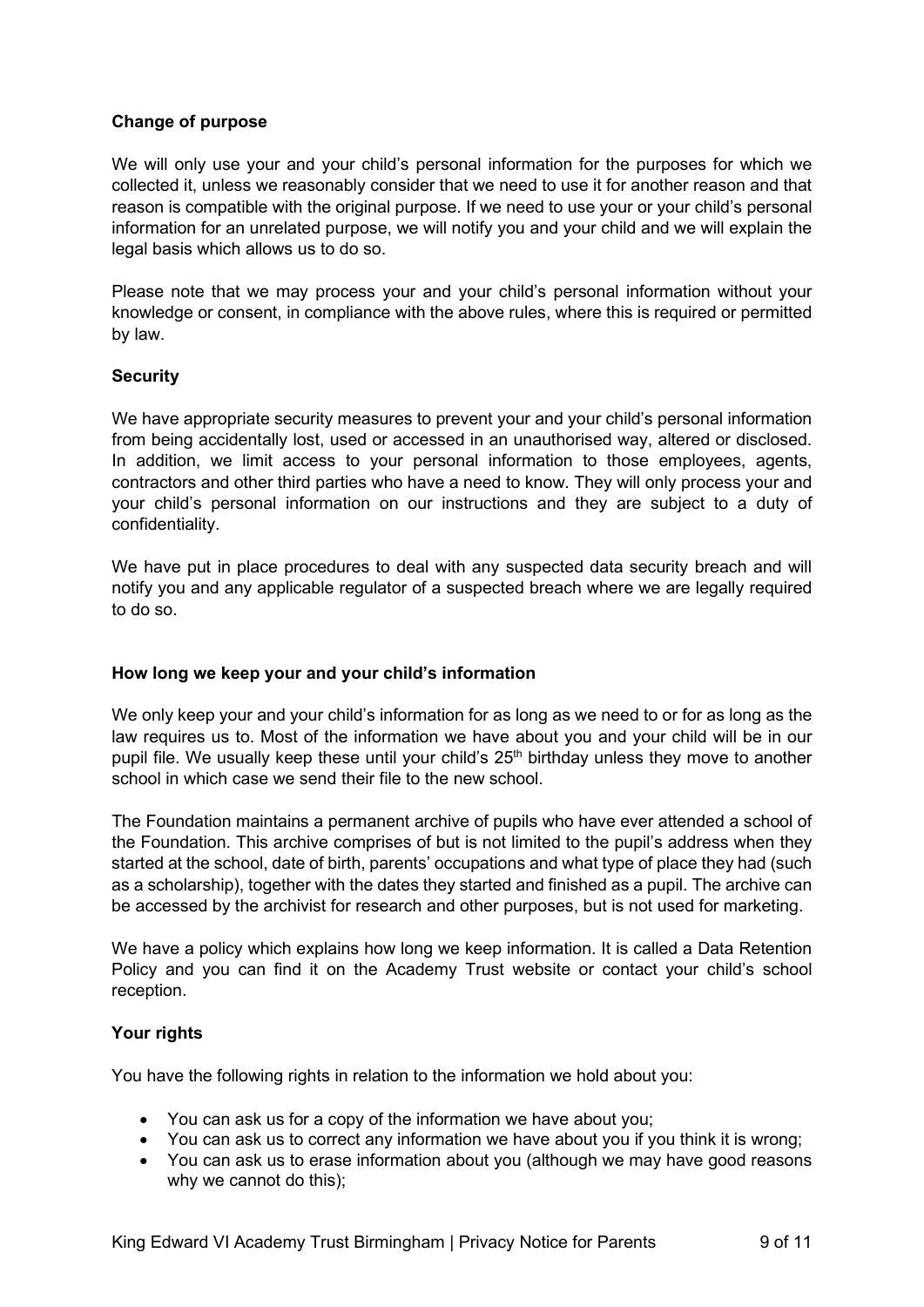- You can ask us to limit what we are doing with your information;
- You can object to what we are doing with your information;
- You can ask us to transfer your information to another organisation in a format that makes it easy for them to use.

There is more information in our Data Protection Policy or you can ask the Data Protection Lead at your child's school.

The policy can be found on the Academy Trust website or you can contact your child's school reception.

You can complain about what we do with your personal information. If you are not happy with our answer to your complaint, then you can complain to the Information Commissioner's Office:

Information Commissioner's Office Wycliffe House Water Lane Wilmslow Cheshire SK9 5AF

Tel: 0303 123 1113 (local rate) or 01625 545 745 if you prefer to use a national rate number.